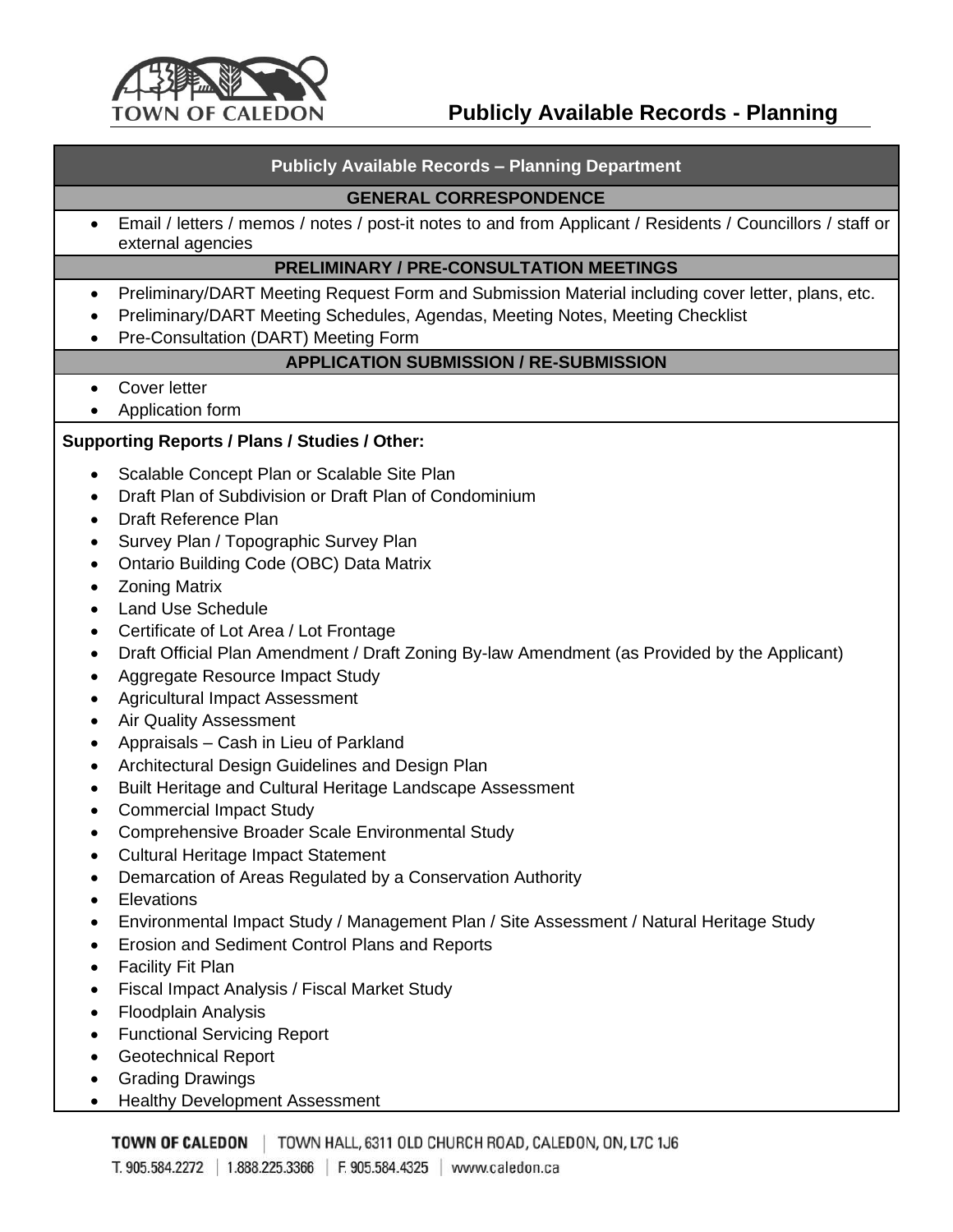

- Heritage Conservation Plan
- Housing Distribution Analysis
- Hydrogeological Impact Assessment
- Landscape Plan
- Neighbourhood Concept Plan
- Noise and Vibration Study
- On-Street Parking Analysis / On-Street Utilization Plan
- Pedestrian Circulation and Trail Plan
- Planning Justification Report
- Rehabilitation Plan
- Servicing Drawings
- Soil Stability Report
- Stormwater Management Report
- Traffic Impact Study
- Tree Inventory Analysis
- Urban Design Brief
- Visual Impact Report
- Water Balance / Budget Analysis
- Woodlot Edge Hazard Risk Assessment
- Archaeological Reports / Studies / Assessments / Comments

# **APPLICATION CIRCULATION / RE-CIRCULATION**

- Fact Sheet
- Location Map
- Circulation or Re-Circulation Letter / Memo, including a print screen of AMANDA identifying a recirculation attempt
- Peer Review Comments from a Consultant
- Summary of comment letters, memos, emails, including redlined drawings
- Formal comments from Agencies, Staff, etc., including emails, letters/memos, print screens of AMANDA comments
- Final names and final quotes for each bidder

# **PUBLIC CONSULTATION**

- Public Notices, including Notice of Application, Notice of Open House, Notice of Public Meeting, Notice of Resident Meeting, Notice of Intent to Lift Holding 'H'
- Letter of support / opposition and petitions from residents
- PIM Information Reports, Slideshow Presentations, Display Board Mapping / Visuals

# **REPORTS / BY-LAWS / MEMOS TO COMMITTEES AND COUNCIL**

• All staff reports, memos, by-laws that have appeared before Committee or Council

## **APPROVALS / REFUSALS**

• Final fully executed agreements

## **Committee of Adjustment (Minor Variance, Consent, Validation Certificate)**

• Decision of the Committee of Adjustment